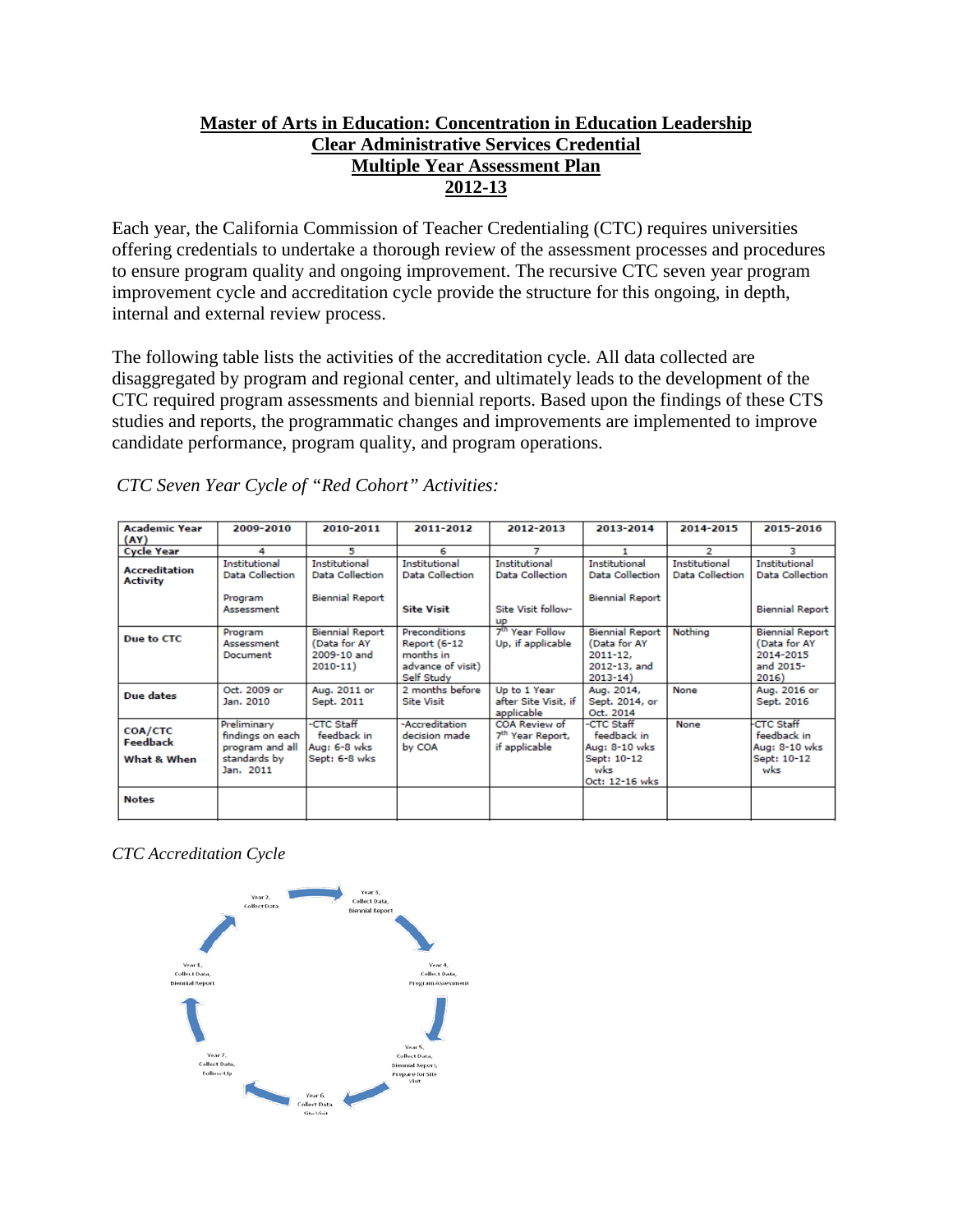#### **Methods of Assessment and Criteria for Success Master of Arts in Education: Concentration in Education Leadership Administrative Services Clear Credential**

Assessment data is collected and analyzed through internal and external sources from a variety of stakeholders to include candidates, adjunct faculty, full and part time faculty, university supervisors, and advisory councils. Given that courses are offered in 8 week quads, *candidates* provide feedback through completion of signature assignments and IDEA course evaluations in 8 week cycles throughout the academic year. As they conclude their program of study, *candidates* also provide feedback by completing the Exit Survey on TaskStream. *Advisory councils* meet three times a year to discuss current trends and best practices, making recommendations for revisions in the assessment practice. To ensure a set of balanced assessment measures, *full time faculty, part time faculty, and adjunct faculty* meet semi-annually to review the collected data and consider revisions in the assessment practice. Because the state credentialing standards are integrated into the signature assignments, all candidates are expected to be at the proficient level with a score of "3" in each signature assignment rubric criteria. The assessments are listed below:

# *1. Coursework Assessments*

Using TaskStream, the program collects key assessments known as Signature Assignments to gauge candidates' progress through the course of study and to ensure that CTC program standards are met. Each Signature Assignment is evaluated using a rubric. At the end of each academic year, data is disaggregated by regional center and analyzed with results information areas of program improvement. Point Loma's program is aligned to the CPSELs and the Interstate School Leader Licensure Consortium (ISLLC) standards.

Point Loma Nazarene University's Professional Clear Educational Leadership program is only one of three coaching models in the state of California. This six unit program provides each candidate with on-site coaching in the current entry level administrative position. University coaches trained through the Coaching Leaders to Attain Student Success (CLASS) program provide continuous and timely support and feedback as the candidates navigate through their new leadership positions.

**Signature Assignment: GED 796 Induction, Mentoring and Advanced Fieldwork** Candidate competencies are aligned with the CPSEL standards and documented through self assessments and 360 Degree Assessments. Candidates are required to collect and analyze data related to their work; reflect on their practice; use research and technology to support and improve student learning through a coordinated and articulated series of personalized experiences and assessments.